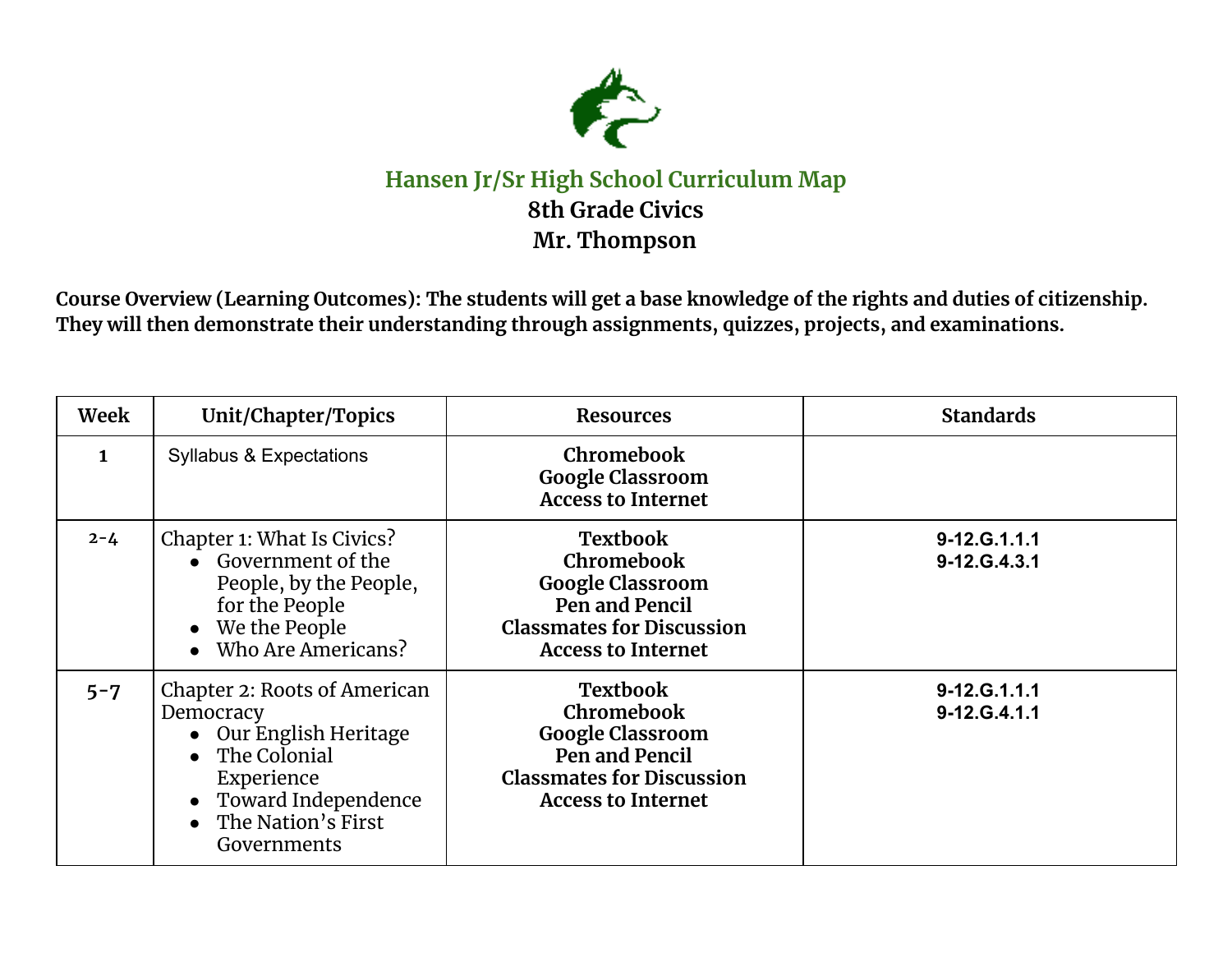| $7 - 10$  | Chapter 3: The Constitution<br>• The Road to the<br>Constitution<br>The Constitution<br><b>Underlying Principles</b><br>A Living Constitution                                                                                                                                    | <b>Textbook</b><br>Chromebook<br><b>Google Classroom</b><br>Pen and Pencil<br><b>Classmates for Discussion</b><br><b>Access to Internet</b> | 9-12.G.1.1.1<br>9-12.G.4.1.1<br>9-12.G.4.1.1<br>9-12.G.4.4.4 |
|-----------|----------------------------------------------------------------------------------------------------------------------------------------------------------------------------------------------------------------------------------------------------------------------------------|---------------------------------------------------------------------------------------------------------------------------------------------|--------------------------------------------------------------|
| $11 - 13$ | Chapter 4: The Bill of Rights<br>• The Bill of Rights<br>The First Amendment<br>The Bill of Rights<br>$\bullet$<br>Extended                                                                                                                                                      | <b>Textbook</b><br>Chromebook<br><b>Google Classroom</b><br>Pen and Pencil<br><b>Classmates for Discussion</b><br><b>Access to Internet</b> | 9-12.G.1.1.1                                                 |
| $14 - 16$ | Chapter 5: The Citizen and<br>the Community<br>The Rights of Citizens<br>The Duties and<br>$\bullet$<br>Responsibilities of<br>Citizens<br>The Citizen's Role in<br>$\bullet$<br>the Community                                                                                   | <b>Textbook</b><br>Chromebook<br><b>Google Classroom</b><br>Pen and Pencil<br><b>Classmates for Discussion</b><br><b>Access to Internet</b> | 9-12.G.4.3.1<br>9-12.G.4.3.3                                 |
| $17 - 19$ | Chapter 6: Parties and<br>Politics<br>Kinds of Party Systems<br>$\bullet$<br><b>United States Political</b><br>$\bullet$<br>Parties<br>The Organization of<br><b>United States Political</b><br>Parties<br>The Role of Political<br>Parties in the United<br><b>States Today</b> | <b>Textbook</b><br>Chromebook<br><b>Google Classroom</b><br>Pen and Pencil<br><b>Classmates for Discussion</b><br><b>Access to Internet</b> | 9-12.G.4.3.3<br>9-12.G.4.2.4                                 |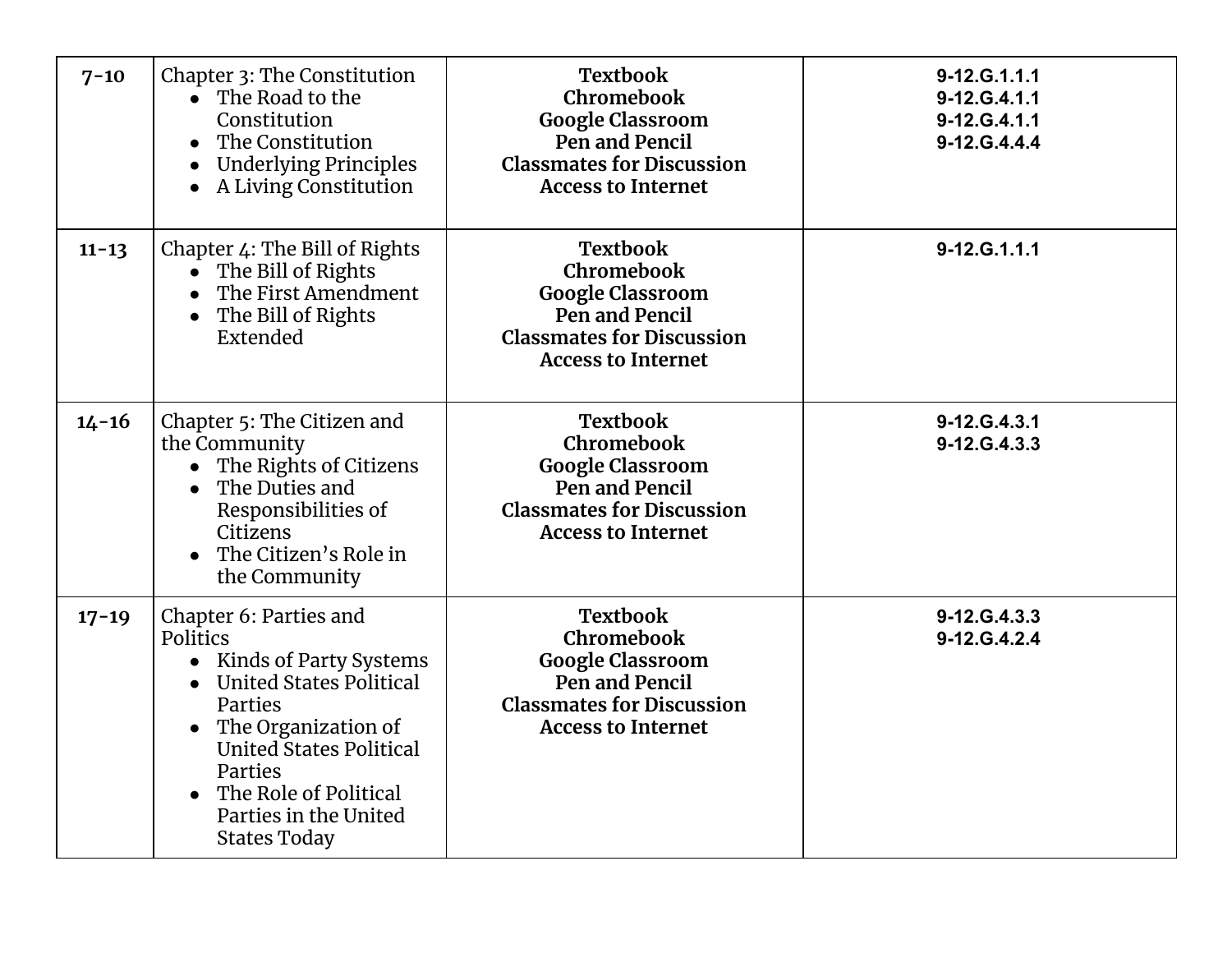| $20 - 22$ | Chapter 7: Voting and<br>Elections<br>• Voting<br><b>Election Campaigns</b><br>Elections<br>$\bullet$                                                                        | <b>Textbook</b><br>Chromebook<br><b>Google Classroom</b><br>Pen and Pencil<br><b>Classmates for Discussion</b><br><b>Access to Internet</b> | 9-12.G.4.2.5                 |
|-----------|------------------------------------------------------------------------------------------------------------------------------------------------------------------------------|---------------------------------------------------------------------------------------------------------------------------------------------|------------------------------|
| $23 - 26$ | Chapter 8: Public Opinion and<br><b>Interest Groups</b><br>• Public Opinion<br><b>Interest Groups</b><br><b>Interest Groups and</b><br><b>Public Policy</b>                  | <b>Textbook</b><br>Chromebook<br><b>Google Classroom</b><br>Pen and Pencil<br><b>Classmates for Discussion</b><br><b>Access to Internet</b> | 9-12.G.4.4.1                 |
| $27 - 29$ | Chapter 9: Congress<br>• How Congress Is<br>Organized<br><b>How Congress Works</b><br><b>Congressional Powers</b><br>How a Bill Becomes a<br>Law                             | <b>Textbook</b><br>Chromebook<br><b>Google Classroom</b><br>Pen and Pencil<br><b>Classmates for Discussion</b><br><b>Access to Internet</b> | 9-12.G.4.2.1<br>9-12.G.4.4.3 |
| $30 - 33$ | Chapter 10: The Presidency<br>• The President and Vice<br>President<br>The President's Major<br>$\bullet$<br>Roles<br>The President's Other<br>Roles<br>The Executive Office | <b>Textbook</b><br>Chromebook<br><b>Google Classroom</b><br>Pen and Pencil<br><b>Classmates for Discussion</b><br><b>Access to Internet</b> | 9-12.G.4.2.1<br>9-12.G.4.4.3 |
| $34 - 35$ | Chapter 11: The Executive<br><b>Branch</b><br>$\bullet$ The Executive<br>Departments                                                                                         | <b>Textbook</b><br>Chromebook<br><b>Google Classroom</b><br>Pen and Pencil                                                                  | 9-12.G.4.2.1<br>9-12.G.4.4.3 |